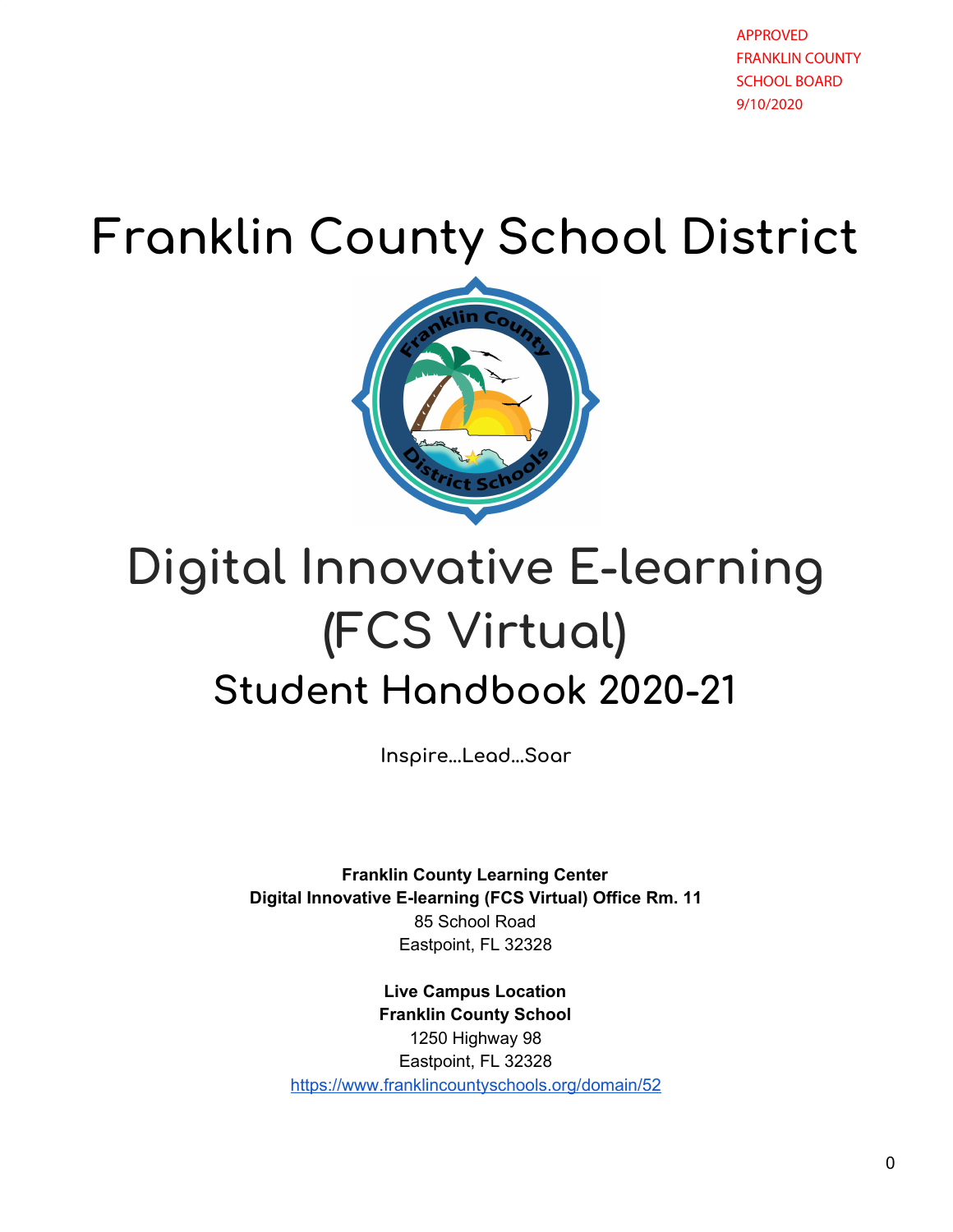### **Digital Innovative E-learning (FCS Virtual) Mission:**

Providing students with engaging, rigorous instruction in a virtual learning environment to allow for flexibility to meet their educational needs for a lifetime of success.



**Laurence Pender** Principal K-12

**Jaime Copley** Assistant Principal (Middle/High)

**Shelly Miedona** Assistant Principal (Elementary)

**Karen Ward** Assistant Principal (VPK, Alternative & Digital Innovative E-learning)

**Charles Syverson** Dean (Elementary, Middle & High)

**Melanie Copeland** School Counselor (MS/HS)

**Donna Barber** School Counselor (Elementary)

**Dr. Jill Rudd** District Director of Special Programs

**Lynn Clark** District Staffing Specialist

Dear Students,

Welcome to the 2020-2021 school year, the first year of FCS Digital Innovative E-learning! The Franklin County School District is offering this new learning model to give you, our students, the best educational experience possible while supporting your decision to learn from a safe environment in your own home. As our mission stated, we want to provide students with engaging instruction in a virtual learning environment to meet their educational needs for a lifetime of success. YOU, the student, are our purpose and our mission!

FCS has wonderful teachers and staff who are absolutely committed to your academic success. They are also committed to getting to know you, the student, on a personal level. Yes, we can do this in our "virtual world."

In this learning model, students will often work on assignments in a virtual environment during non-traditional hours. Students enrolling in e-learning for elementary and secondary will have a daily class schedule, class meetings, assignments and digital resources that support an at home, asynchronous learning environment. E-learning teachers will follow a similar pacing guide to the on-campus learning environment.

FCS e-learning teachers and staff will use web-based platforms such as Google Classroom and Zoom, email, phone calls, text messages, and Remind to get to know you, deliver instruction and support you through this new way of learning. You may interact with your teachers through a live chat during a scheduled lesson or to problem solve when assistance is needed. The availability of the e-learning teacher will be scheduled through your teachers and/or posted in Google Classroom.

In closing, remember two way communication, from school to home, and home to school, is key to ensuring a successful e-learning educational experience, especially as we all experience this together for the first time.

Sincerely, Karen Ward Assistant Principal of Digital Innovative E-learning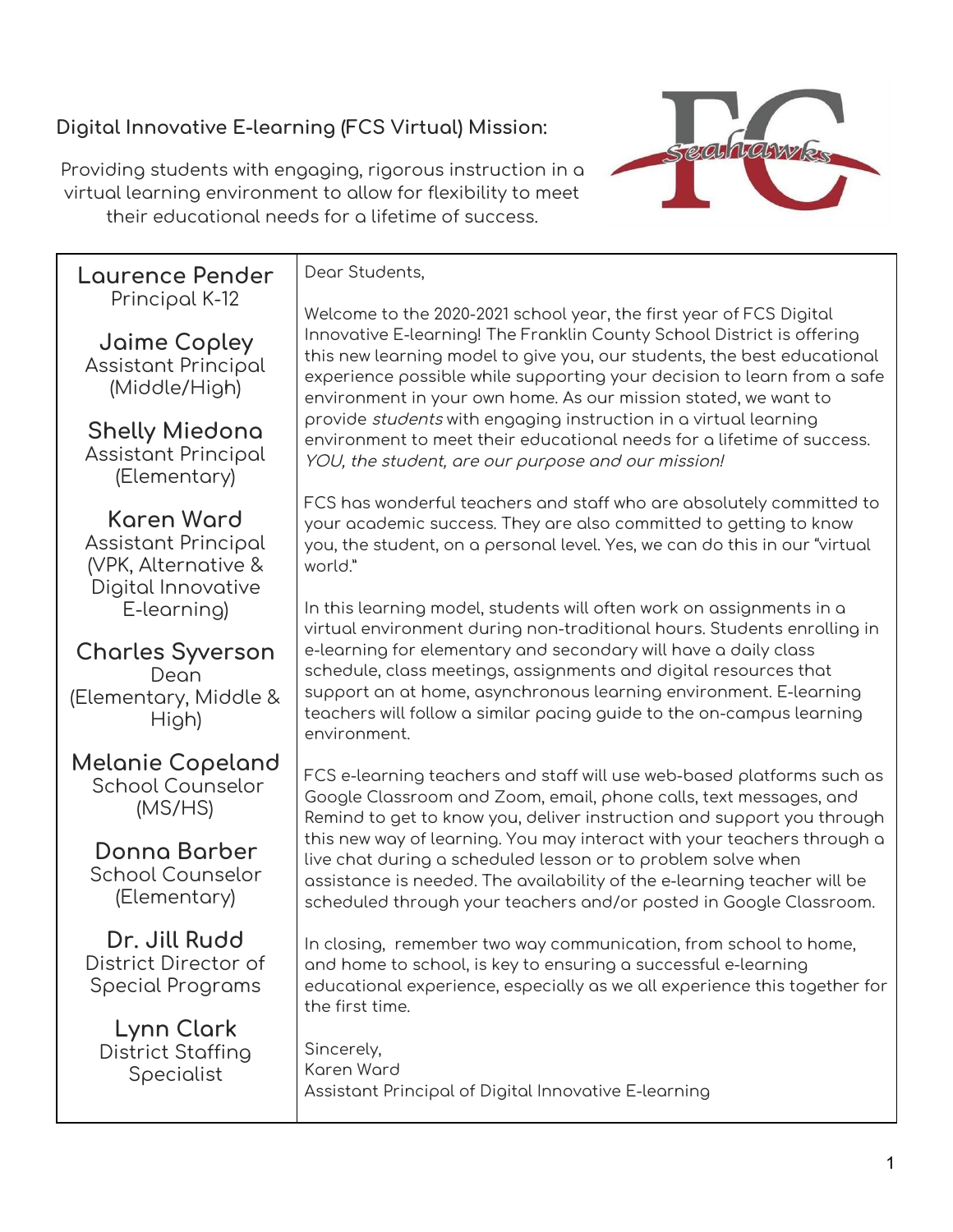# **TABLE OF CONTENTS**

| <b>TABLE OF</b>                                         |                                                    |
|---------------------------------------------------------|----------------------------------------------------|
|                                                         |                                                    |
|                                                         |                                                    |
|                                                         |                                                    |
|                                                         |                                                    |
| Page 4                                                  | Page 13-14                                         |
| <b>Academic Integrity</b>                               | Make Up Work                                       |
| Academic Performance for Continued                      | Driver's license                                   |
| Enrollment                                              | Exemption from Regular School                      |
| On Campus Arrival/Departure                             | Attendance                                         |
| Dual Enrollment/Industry Certification                  |                                                    |
| Courses                                                 | Page 14-15                                         |
| <b>Athletic Eligibility</b>                             | Parent/Teacher/Student Conferences                 |
| <b>Extracurricular Activities</b>                       | Assessment and Remediation                         |
|                                                         | <b>Statewide Standardized Assessments</b>          |
| Page 5                                                  |                                                    |
| Attendance/Absences                                     | Page 15                                            |
| Calendar/Important Dates                                | Progress Reports                                   |
|                                                         | <b>Transcript Requests</b>                         |
| Page 6                                                  |                                                    |
| Internet Accessibility<br><b>Computer Accessibility</b> | Page 15-16<br><b>Exceptional Student Services/</b> |
| Debt List                                               | Accommodations                                     |
| How does Digital Innovative E-learning Work?            | Reading and Math Tier 2 and Tier 3                 |
|                                                         | Interventions                                      |
| Page 7                                                  |                                                    |
| <b>Scheduling Procedures</b>                            |                                                    |
| Schedule Change Procedures                              |                                                    |
|                                                         |                                                    |
| Page 8-9                                                |                                                    |
| Grades/Grade Scale/Final Grades/Report                  |                                                    |
|                                                         |                                                    |
| Page 10<br>Curriculum                                   |                                                    |
|                                                         |                                                    |
| Page 11-12                                              |                                                    |
| <b>Student Accounts</b>                                 |                                                    |
| How Do I Get Started?                                   |                                                    |
| What if I don't know my Username or                     |                                                    |
| Password?                                               |                                                    |
|                                                         |                                                    |
| Page 12-14                                              |                                                    |
| Trucancy                                                |                                                    |
| Attendance                                              |                                                    |
| Reporting Absences                                      |                                                    |
| <b>Planned Absences</b>                                 |                                                    |
|                                                         |                                                    |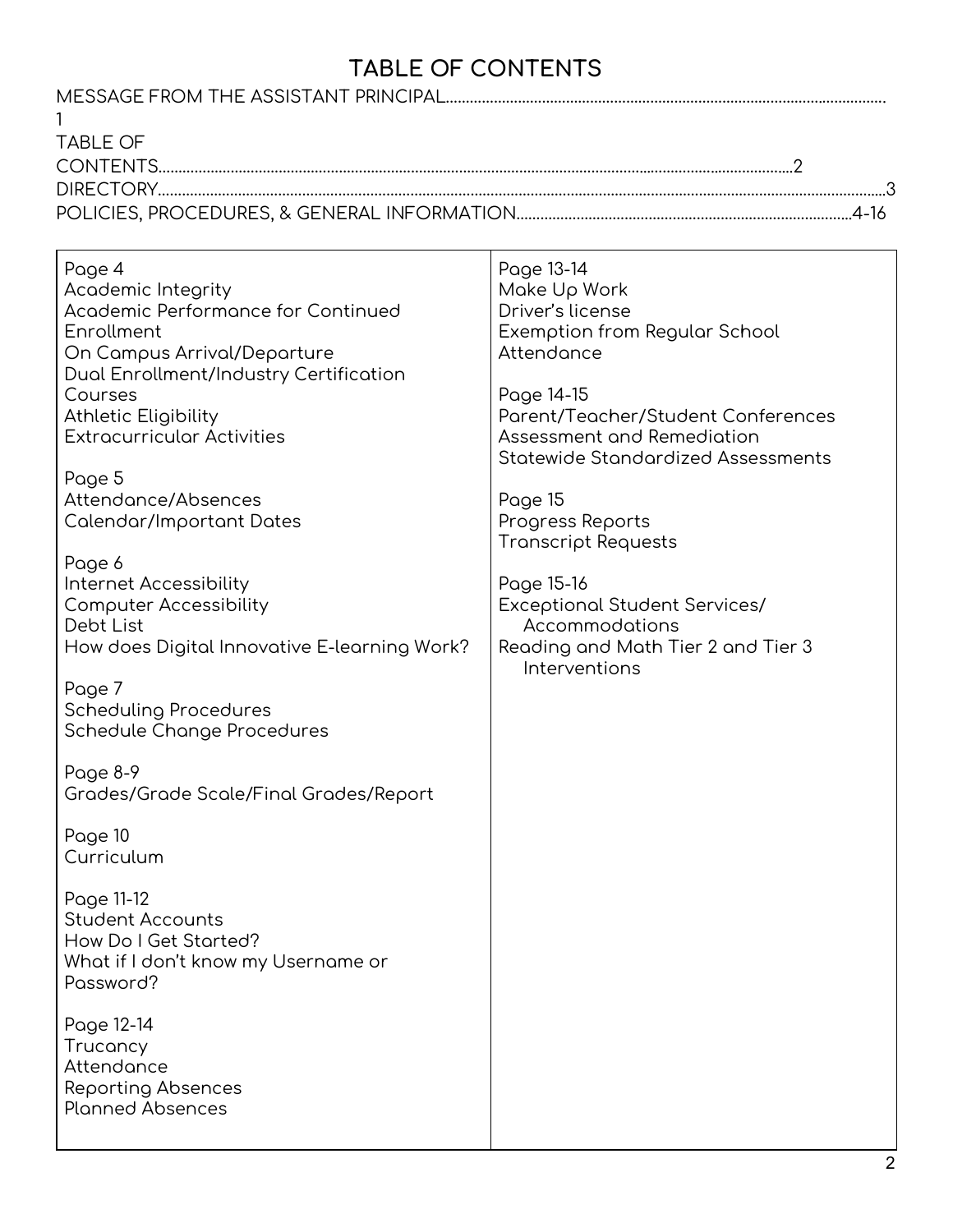# **Digital Innovative E-learning (FCS Virtual) 2020 - 2021 DIRECTORY Administrative Staff**

| <b>NAME</b>                                                                                                 | E-MAIL                               | <b>SCHOOL PHONE</b>                                         |
|-------------------------------------------------------------------------------------------------------------|--------------------------------------|-------------------------------------------------------------|
| Laurence Pender<br>Principal K-12                                                                           | lpender@franklincountyschools.org    | Office<br>(850) 670-2800 ext 3115<br>Cell<br>(850) 209-8964 |
| Jaime Copley<br><b>Assistant Principal</b><br>(Middle/High)                                                 | Jcopley@franklincountyschools.org    | (850) 670-2800 ext 3124<br>Cell: (850)-323-2091             |
| <b>Shelly Miedona</b><br><b>Assistant Principal</b><br>(Elementary)                                         | smiedona@franklincountyschools.org   | (850) 670-2800 ext 3116 Cell:<br>(850)-323-0174             |
| <b>Allison Chipman</b><br><b>FCS Administrative</b><br>Assistant                                            | achipman@franklincountyschools.org   | (850) 670-2800 ext. 3113                                    |
| <b>Karen Ward</b><br><b>Assistant Principal</b><br>(VPK, Alternative &<br>Digital Innovative<br>E-learning) | karen.ward@franklincountyschools.org | (850) 670-2810 ext 4132<br>Cell: (850)-653-6902             |
| <b>Charles Syverson</b><br>Dean<br>(Elementary, MS, HS)                                                     | csyverson@franklincountyschools.org  | (850) 670-2800 ext 1814                                     |
| Donna Barber<br>School Guidance<br>Counselor (Elementary)                                                   | dbarber@franklincountyschools.org    | (850) 670-2800 ext 3102                                     |
| Melanie Copeland<br>School Guidance<br>Counselor (MS/HS)                                                    | mcopeland@franklincountyschools.org  | (850) 670-2800 ext 3104                                     |
| <b>Rob Wheetley</b><br>Director of School<br>Safety and Facilities                                          | rhweetley@franklincountyschools.org  | (860) 670-2800 ext                                          |
| Dr. Jill Rudd<br>Director of Special<br>Programs                                                            | jrudd@franklincountyschools.org      | (850) 670-2810 ext.4109                                     |
| Lynn Clark<br><b>District Staffing</b><br>Specialist                                                        | Iclark@franklincountyschools.org     | (850) 670-2800 ext. 3107                                    |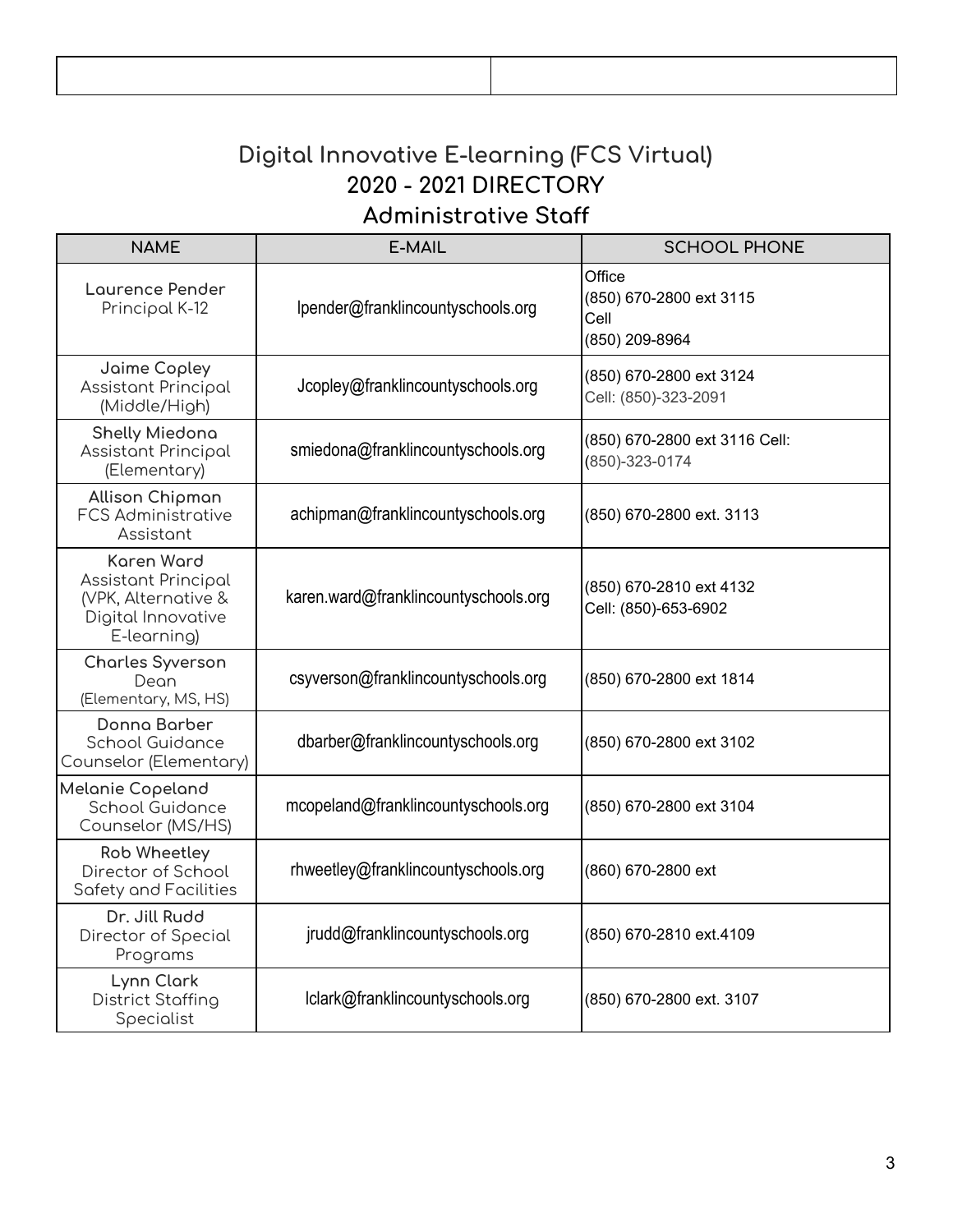### **POLICIES, PROCEDURES AND GENERAL INFORMATION**

#### **ACADEMIC INTEGRITY POLICY**

E-learning work is completed at home with little or no teacher supervision. However, all student work must be authentic. Student work submitted for grading must be 100% their own work, 100% of the time. Consequences for cheating can be found in the FCS Code of Conduct. Parents/ guardians are responsible for understanding the FCS Digital Innovative E-learning Academic Integrity Policy and must understand the expectations for their student's work.

#### **Dual Enrollment/Certification Courses**

The virtual learning option could have a limited selection of electives and not all courses will be available through the Virtual Learning option. Student's enrolled in FCS Digital Innovative E-learning are permitted to participate in industry certification courses which may require "brick and mortar" attendance (Welding, CNA health classes, Culinary Arts, and UAS Operations (Drones). Some Dual Enrollment courses are not available for virtual learning, you must participate on campus.

#### **ACADEMIC PERFORMANCE FOR INITIAL AND CONTINUED ENROLLMENT**

FCS Digital Innovative E-learning model is an available option for any student in grades K-12 . This virtual model offers a "safe at home" school choice alternative to in-person, on-campus attendance during these uncertain times. While this e-learning choice can be made with no minimum GPA or test score requirements for enrollment eligibility, student success and proper placement is a priority. Virtual learning is not a good fit for everyone so please consider this decision carefully as **enrollments are <sup>a</sup> semester-long or year-long** commitment that requires an adult to serve as the learning guide for the student and teacher. All full-time students must carry a minimum of a full six-course load for enrollment.

Students who are not successful with the virtual model will be counseled to ensure the student is in the best possible place to succeed.

#### **ARRIVAL AND DEPARTURE OF STUDENTS**

When a student must attend the FCS "brick and mortar" live campus for testing or other school related events/activities, parents must sign in/out each student. Parents and students need to follow the procedures of the school they are visiting. Until further notice, masks will be required when social distancing isn't possible.

#### **ATHLETIC/EXTRACURRICULAR ELIGIBILITY**

Students enrolled in Innovative E-Learning are eligible to participate in sports and other extracurricular activities at Franklin County School. Students interested in playing a sport should contact the district athletic director, Dirk Strunk, for forms and additional information. Students interested in programs such as band



or other clubs should contact the school for additional information.

## **Participation in Extracurricular Activities**

In order to participate in extracurricular activities (including athletic programs), students must adhere to School Board rules, school rules and applicable law. It is important for students to understand that the behavioral expectations placed upon them by the school can extend beyond the classroom and school campus. Participation in extracurricular activities is a privilege.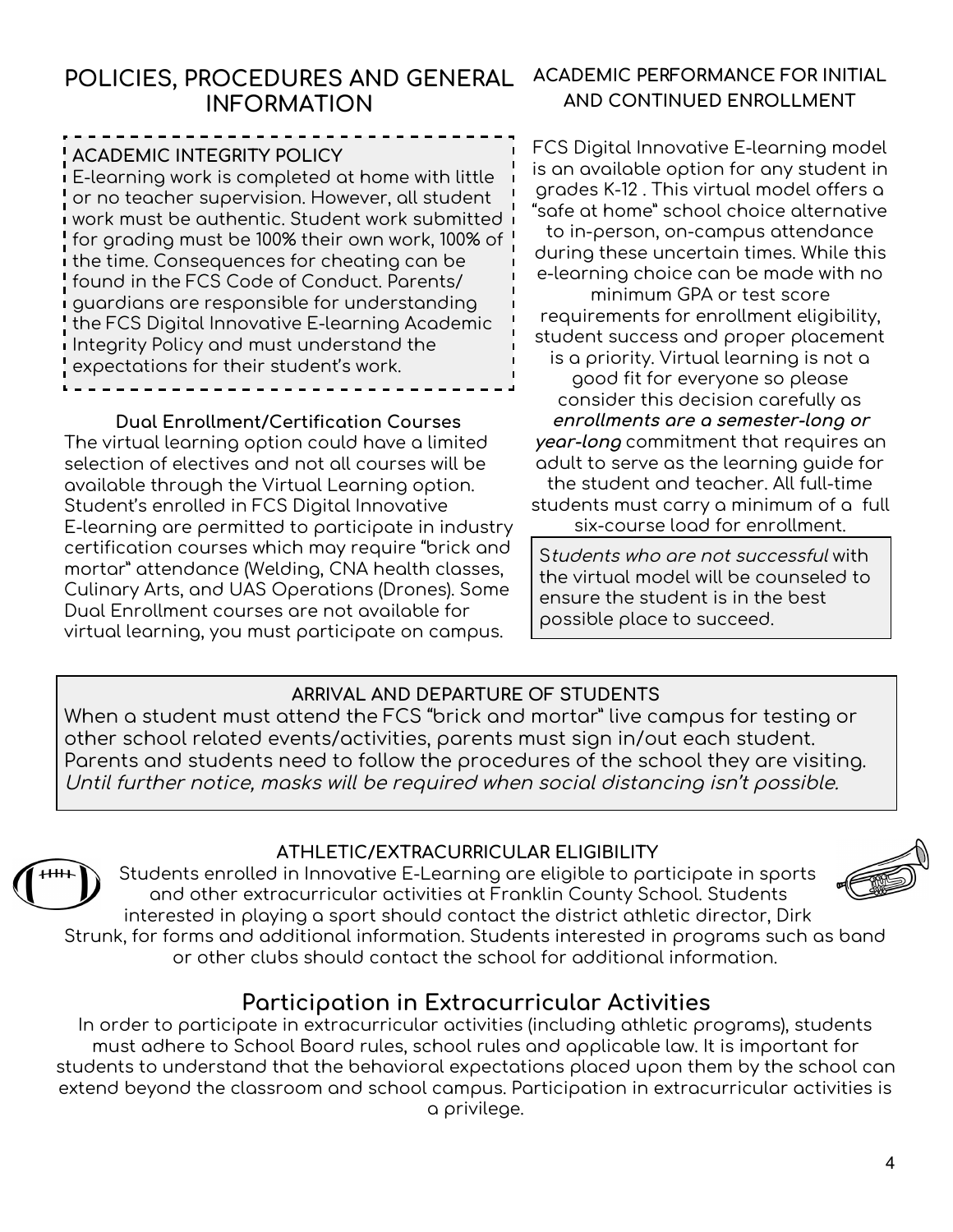#### **ATTENDANCE/ABSENCES**

Attendance/absences are determined by the student's daily check in with **ALL** assigned teachers, participation in scheduled Zoom meetings, and e-learning teacher office hours as directed. Timely completion of work will be another attendance indicator. Students are required to make daily contact with their e-learning teacher or they will be considered absent. Students must stay on pace with completion of work and return completed work by due dates indicated on each assignment. Students who do not complete required weekly progress will be marked absent accordingly. Excessive absences or failure to complete assignments in a timely manner may result in the student being counseled to ensure the student is in the best possible place to succeed. Students will be referred for truancy if not compliant with the attendance policy. **Students who do not attend and make weekly progress based upon pacing guides for completion of courses will not be allowed to remain in the Virtual**

**Learning Option.**

# **CALENDAR/IMPORTANT DATES**

The Digital Innovative E-learning enrollment aligns with the district's school day and calendar.

**First Day of School:** August 14th, 2020 **School Hours:** 8:00 AM -2:45 PM **Last Day of School:** May 27th, 2021

#### **Elementary Course Dates**

|            |             | <b>Start</b><br>Date | End<br>Date* |
|------------|-------------|----------------------|--------------|
| Semester 1 | 1st 9 Weeks | 8/14/20              | 10/09/20     |
|            | 2nd 9 Weeks | 10/12/20             | 12/18/20     |
| Semester 2 | 3rd 9 Weeks | 1/4/21               | 3/12/21      |
|            | 4th 9 Weeks | 3/22/21              | 5/27/21      |

#### **Middle and High School Course Dates**

|            | Course<br><b>Start</b><br>Date | l Course<br>End<br>Date* | Grades<br>Available |
|------------|--------------------------------|--------------------------|---------------------|
| Semester 1 | 8/14/20                        | 12/18/20                 | 1/14/21             |
| Semester 2 | 1/4/21                         | 5/27/21                  | 6/4/21              |

# Holidays/School Closure Dates\*

Sep 7 Labor Day

Nov 6 Seafood Festival

Nov 11 Veterans' Day

Nov 25-27 Thanksgiving

Dec 18 Early Release at 1:30

Dec 21-Jan 1 Winter Break

Jan 18 M. L. King Birthday

Feb 15 Presidents' Day

Mar 15-19 Spring Break

April 2-5 Good Friday/Easter Holiday

May 27 Early Release at 1:30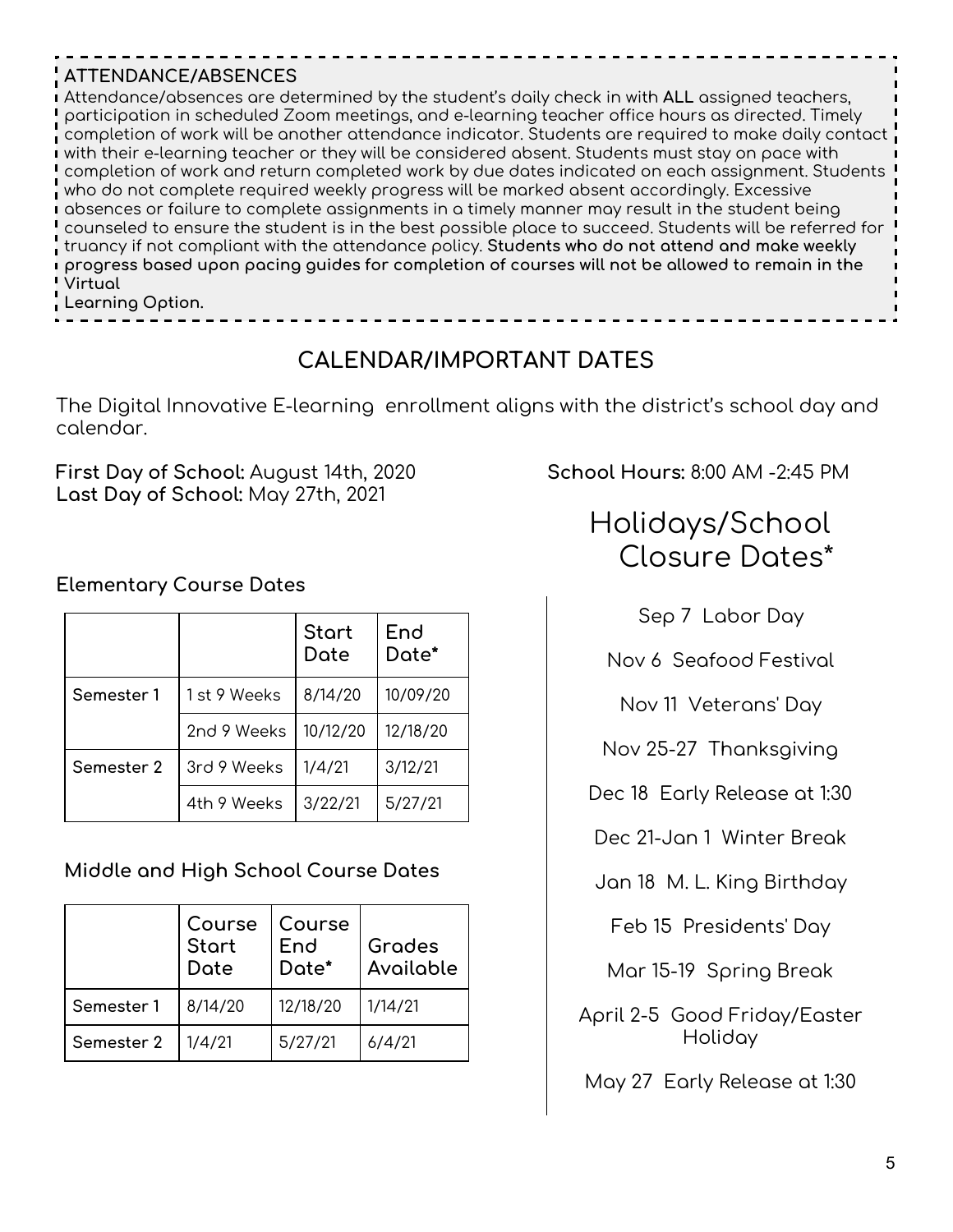#### **INTERNET ACCESSIBILITY**

FCS Digital Innovative E-learning requires that all students have access to the internet. Our programs and courses are largely built around digital content. It is the parent's responsibility to provide and maintain constant and dependable internet. Students that do not have access to the internet will fall behind pace and be in danger of failing. It is recommended that the parent secure internet access before the school year starts!

#### **COMPUTER / TECHNOLOGY ACCESSIBILITY**

Students are expected to have the necessary technology to work in this program. Upon enrollment, students should secure a working computer and internet. If you do not have this technology available, please contact our office. The Franklin County School District has a limited number of Chromebooks available for student check-out (limit 2 per family).

**DEBT LIST**: Students will be placed on the debt list for failure to turn in district issued Chromebooks upon withdrawal/end of year.

#### **How does Digital Innovative E-learning Work?**

**ELEMENTARY K-5:** Students will use chromebooks/computers to access Google Classroom where they will find their daily assignments. Students will access the same curriculum, lessons, resources, and activities used in the on-campus classroom. This will include a mix of textbooks and consumables for each subject as well as digital lessons, videos, Zoom sessions with the teacher, and class meetings. Students are issued workbooks in which to complete their assignments following their online daily lesson in all subject areas. Lessons have a timeline and due date to be in compliance with the district and grading requirements. While schooling with FCS Digital Innovative E-learning provides a flexible schedule, students are required to complete work daily and follow the FCS calendar to get work submitted for quarterly and end of year grades.

**SECONDARY:** Students will use chromebooks/computers to access Google Classroom where they will find their daily assignments. Teachers will communicate with students through Google Classroom, Zoom, emails, messages, texts, and over the phone. Students will have a pacing guide/chart/assignment calendar that will be available in their courses to serve as a schedule for students. Some required courses are assigned by FCS staff to the student's account/dashboard in APEX while some courses will use FCS adopted curriculum for instructional materials and learning resources.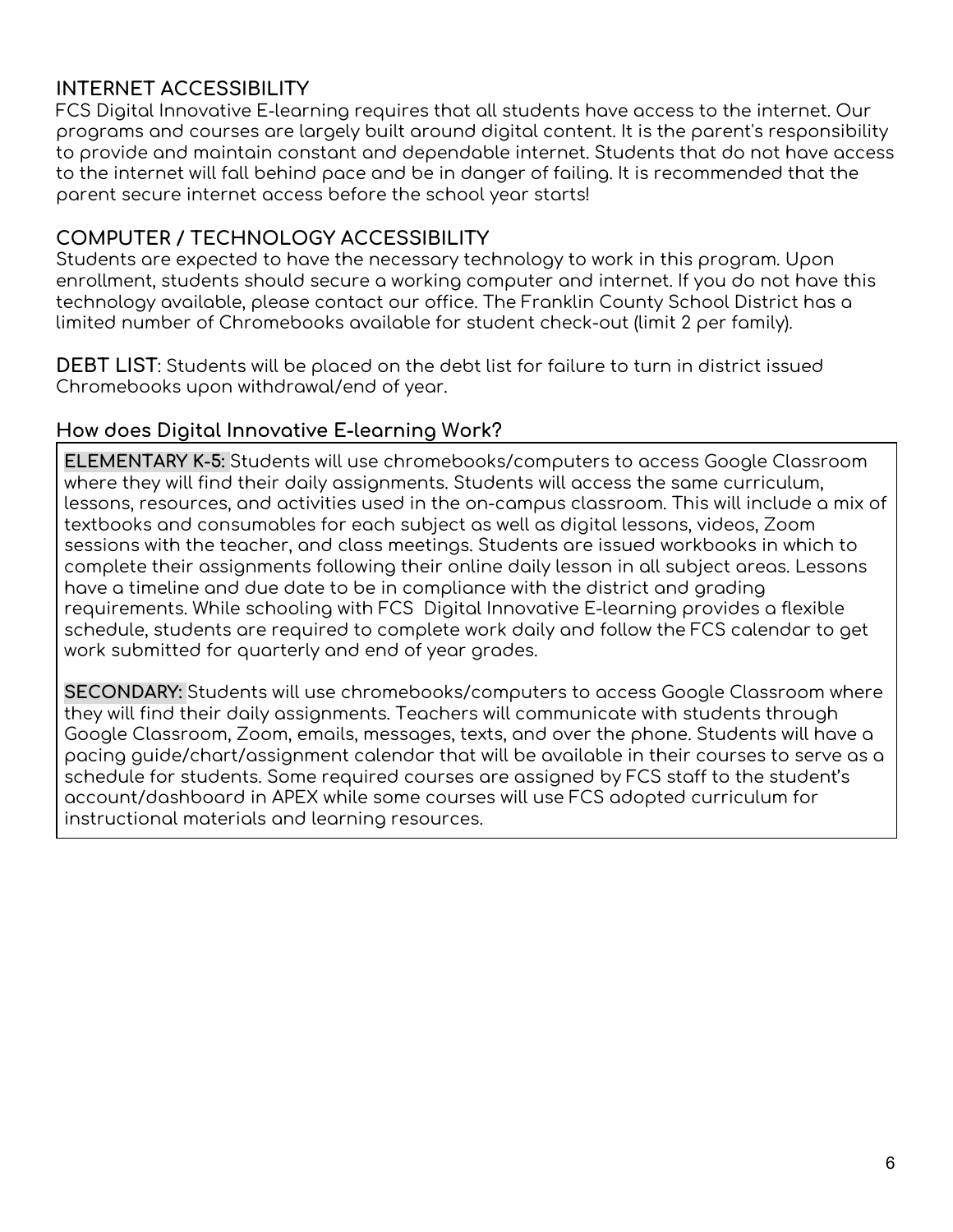#### **Scheduling Procedures**

We will try to schedule all the courses selected by a student; however, the following may affect a student's final schedule:

• If a course is not requested by a sufficient number of students, that course will not be offered. In this case every attempt will be made to select a course from the "elective course selections" list from the student's course request form.

• If two selected courses are only offered at the same time, the student can only be scheduled into one of them. Every attempt will be made to use one of the student's alternate selections to replace the unscheduled course.

• If a student chooses a course that has a prerequisite and the student's final grade in the prerequisite course is not adequate, the student's schedule will be adjusted accordingly. For these reasons, it is crucial that the student completes the elective section on the option verification letter. Please note that if this section is not completed, the student will be scheduled for available electives.

• The scheduling procedure is to fill openings in courses in a descending order with 12th graders scheduled first, 11th graders next, etc. This is done to ensure that students closest to graduation meet their graduation requirements. Students should discuss and plan their schedule with their parents. Parents should assure their student's planned schedule reflects the scheduling procedures and courses needed for graduation. If a student fails a course, they will automatically be placed in the same course the next school year. The failed course must be completed with a passing grade before being placed in the next sequential course. If a student chooses to retake the failed course at another school (example Virtual School) they must be 75% finished with the course by August 1st before they will be scheduled for the next sequential course.

#### **\*IF YOU WISH TO HAVE A MODIFIED SCHEDULE, PLEASE SEE YOUR GUIDANCE COUNSELOR FOR MORE INFORMATION.**

#### **Schedule Change Procedures**

Please be aware of the schedule change procedure when course selections and their alternates are made. A student's schedule may only be changed under the following conditions:

• A student is incorrectly-scheduled because of inadequate or erroneous information

• Administrative action becomes necessary because of imbalance of class loads, loss of a teaching unit, unique or unforeseen constraints

• An additional course is needed to meet graduation requirements

• A schedule adjustment is required because a student already has received credit in a scheduled class

• The student must list a valid educational reason for requesting a schedule change

• Receiving teacher and current teacher will both have to approve the student's schedule change

• The parent will need to sign the schedule change form, as well as the administrator

• This process must be completed and the form returned during the first 5 days of the applicable semester or at school administration's discretion or changes will not be made The Franklin County School District employs teachers certified by the Florida Department of Education. The school administration will decide the instructor for each course section. Students and parents will abide by the choice of instructor. Course content is consistent in all sections with the same course number and description. It is very important that you choose your courses carefully. The master schedule is built and teachers are hired based on your course requests. Changes, once the school year has started, may not be possible.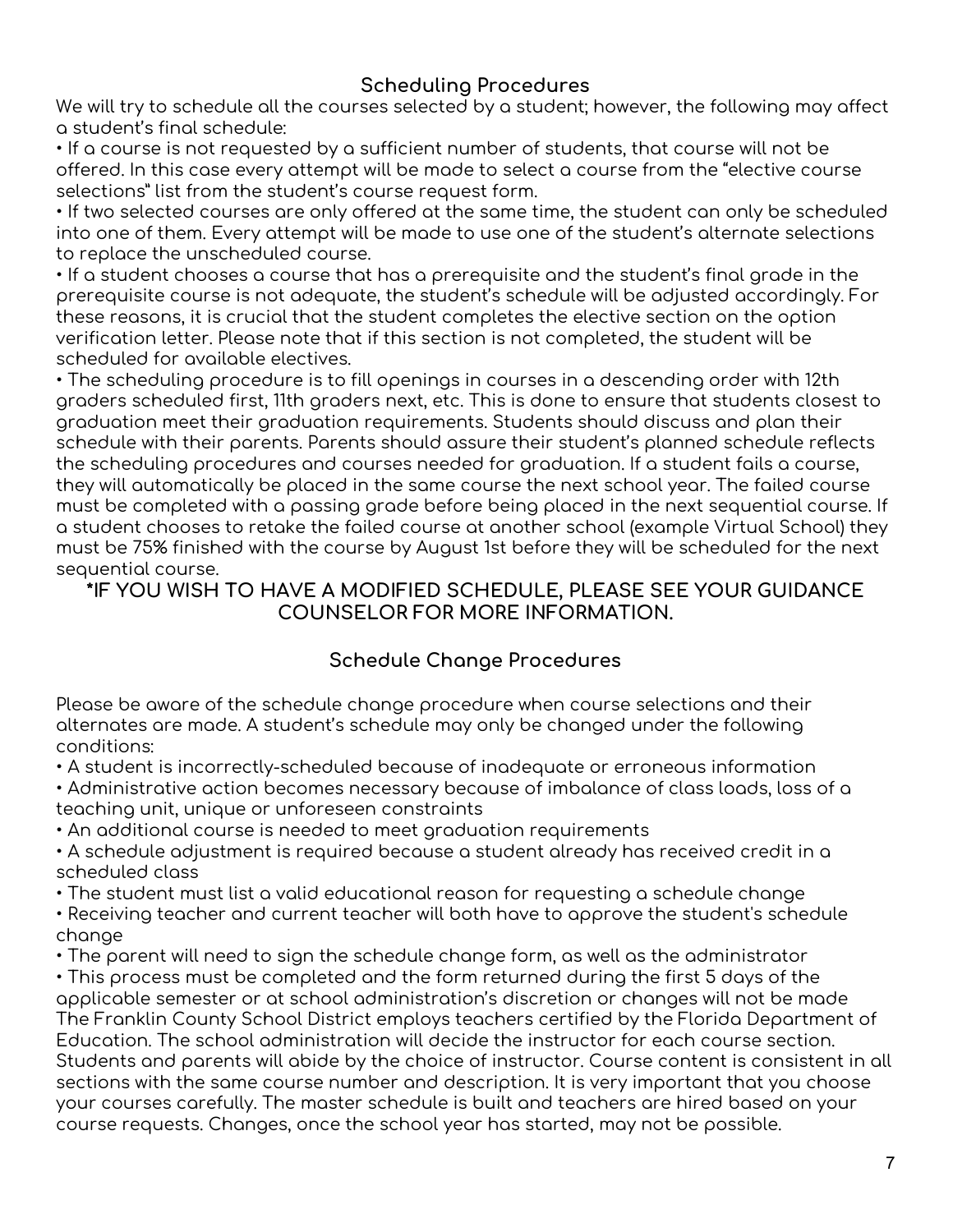#### **GRADES/GRADE SCALE/FINAL GRADES/ REPORT CARD/GRADE CHANGES**

- ❖ State Standards shall be the basis for the curriculum and instruction in all grades in the subjects of language arts, math, science and social studies. Appropriate instruction will be provided to assist students in the achievement of these standards.
- ❖ Grading policies and student progression will comply with the Franklin County School District Student Progression Plan.
- ❖ Progress Reports are posted four times per year (mid quarter).
- ❖ Grades are posted by teachers every 9 weeks and report cards sent home.
- ❖ Middle and high school course grades are submitted at the end of each semester.
- ❖ Final grades for courses can be confirmed by the individual teacher and may be dependent on EOC scores.
- ❖ Report cards are available at the Franklin County Learning Center after the 1st semester.
- ❖ All report cards will be mailed home at the end of the school year.
- ❖ Grade changes are subject to the teacher's completion of the grade change form.
- ❖ Progress Reports and report cards are available through the FOCUS Parent Portal.

#### **GRADING SCALES**

#### **K-2 CORE COURSES GRADING SCALE**

#### **PERFORMANCE CODES**

**Based on progress toward meeting the grade level standards or grade level Access Points standards**

**E = Demonstrates above grade level proficiency independently**

**M = Demonstrates grade level proficiency independently**

**P = Demonstrates grade level proficiency with support**

**N = Demonstrates below grade level proficiency with support**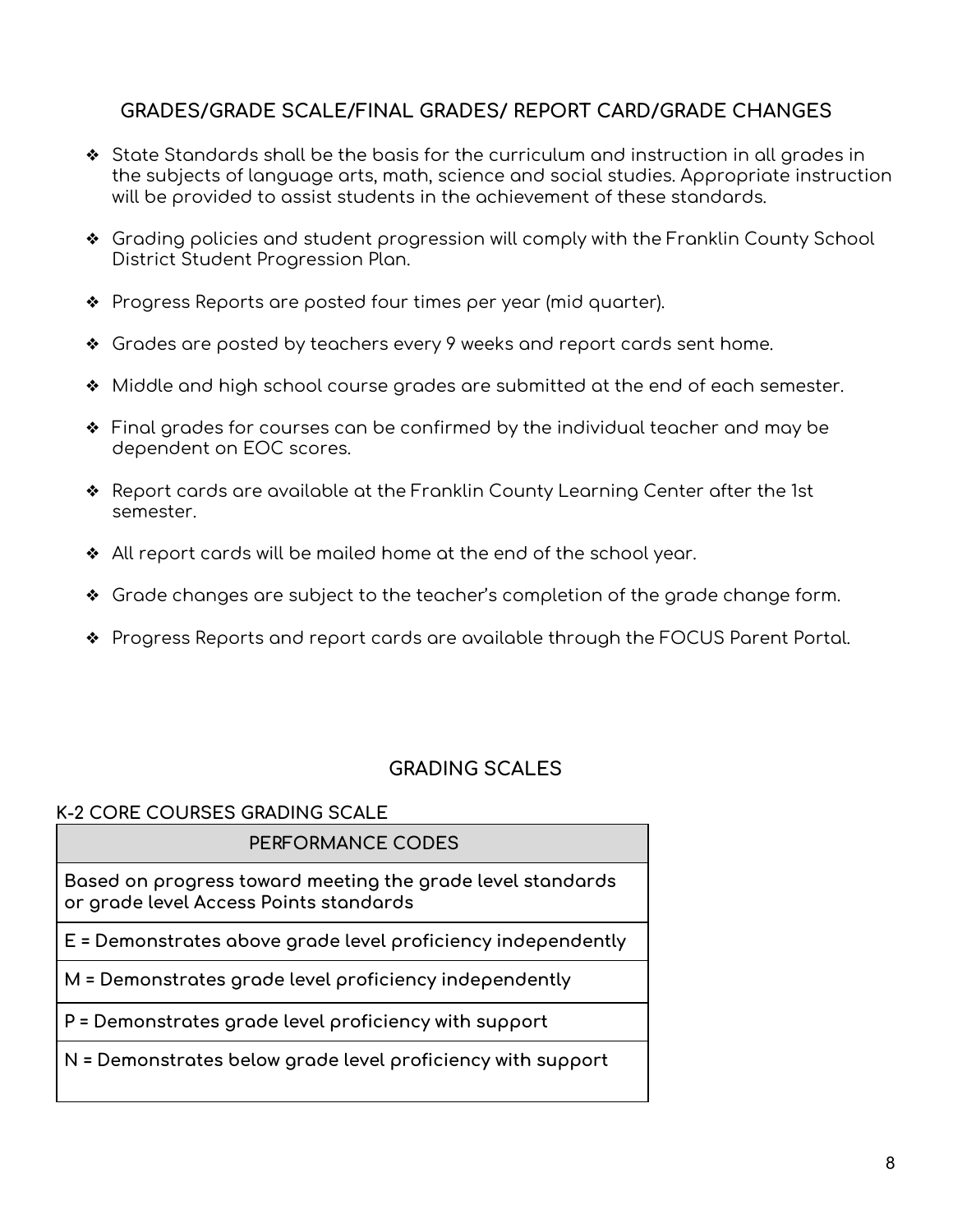| <b>GRADE</b> | <b>PERCENT %</b> | <b>DEFINITION</b>             |
|--------------|------------------|-------------------------------|
| А            | 90-100           | Outstanding progress          |
| R            | 80-89            | Above average progress        |
|              | 70-79            | Average progress              |
|              | 60-69            | Lowest acceptable<br>progress |
| F            | $0 - 59$         | Failure                       |
|              |                  | Incomplete                    |

#### **3-12 NUMERICAL CORE COURSES GRADING SCALE**

#### **K-5 SPECIAL AREAS COURSES GRADING SCALE**

| <b>GRADE</b> | <b>DEFINITION</b> |
|--------------|-------------------|
|              | Excellent         |
| ς            | Satisfactory      |
| N            | Needs Improvement |
|              | Unsatisfactory    |

### **3-5 Weighted Grade Calculation**

|     | Language Arts                                                  | Math<br>Science |                                           | <b>Social Studies</b> |                                    |     |           |
|-----|----------------------------------------------------------------|-----------------|-------------------------------------------|-----------------------|------------------------------------|-----|-----------|
| 40% | Weekly cold<br>read<br>comprehension<br>tests                  | 40%             | <b>Chapter Tests</b>                      | 30%                   | Chapter/Unit<br>Tests              | 30% | Tests     |
| 30% | Weekly spelling<br>phonics,<br>grammar and<br>vocabulary tests | 30%             | Mid-chapter<br>quizzes & other<br>quizzes | 25%                   | Labs,<br>experiments &<br>projects | 25% | Classwork |
| 20% | Weekly anchor<br>text quiz                                     | 30%             | Classwork/<br>projects                    | 25%                   | Classwork                          | 25% | Projects  |
| 10% | Classwork and<br>writing<br>assignments                        |                 |                                           | 20%                   | Quizzes                            | 20% | Quizzes   |

#### **Grades 6-12 Weighted Grade Calculation**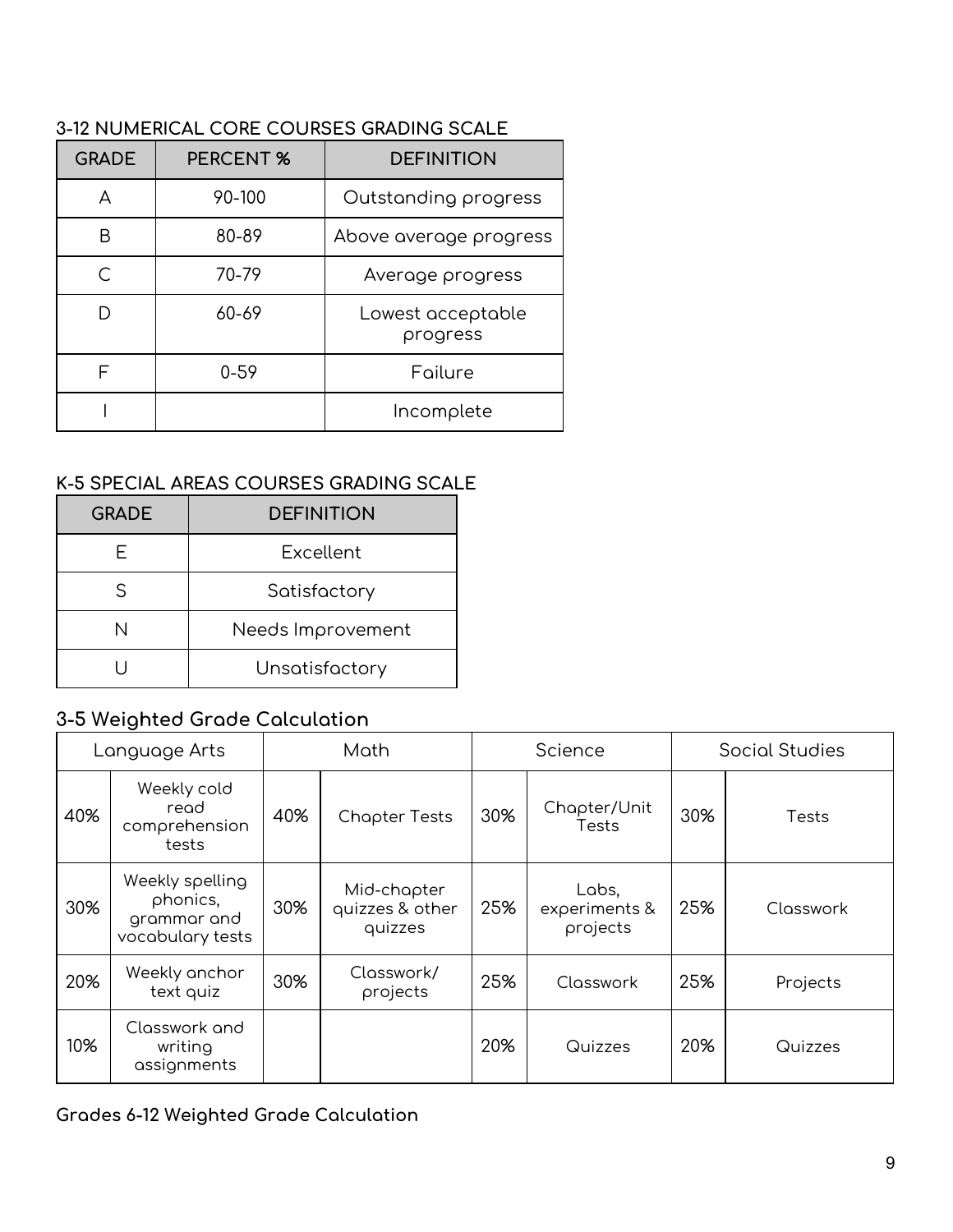| 60% | Assessments (tests, quizzes, major projects)                            |  |
|-----|-------------------------------------------------------------------------|--|
| 40% | Daily Work (completed in class, notebooks, spelling & vocabulary tests) |  |
|     |                                                                         |  |

#### **CURRICULUM**

#### **All student assignments will be accessed through the Google Classroom Platform.**

#### **Elementary Digital Content:**

- ➢ Classlink (see FCS Bookmarks Folder)
- ➢ Google Classroom
- ➢ Zoom
- ➢ Journeys Reading Curriculum
- $\triangleright$  Envision Math
- ➢ Write Score
- ➢ Discovery Education
- ➢ Social Studies Weekly
- $\geq$  Achieve 3000 (Grades 3-5)

#### **Elementary Student Links & Digital Resources**

- ➢ Accelerated Reading (Renaissance Place)
- ➢ Pathblazers
- ➢ Readworks
- $\triangleright$  Smarty Ants (K-2)
- ➢ Flocabulary
- $\triangleright$  Brain Pop and Brain Pop Jr.
- $\triangleright$  Khan Academy
- ➢ Extramath.com

#### **Secondary Digital Content:**

- ➢ Classlink (see FCS Bookmarks Folder)
- ➢ Google Classroom
- ➢ Zoom
- $\triangleright$  APEX
- $\geq$  Achieve 3000
- $\triangleright$  Envision Math
- ➢ WriteScore
- ➢ Florida Science Online Textbook

#### **Secondary Student Links & Digital Resources**

- ➢ Common Lit
- $\triangleright$  No Red Ink
- ➢ Autentico (Spanish)

#### **Progress Monitoring Tools:**

- ★ MAPS Assessment (Reading, Math, and Science) 3times per year
- $\star$  STAR Assessment (Reading) monthly
- $\star$  FSA Reading, Math
- ★ FCAT (Science 6th & 8th Grade)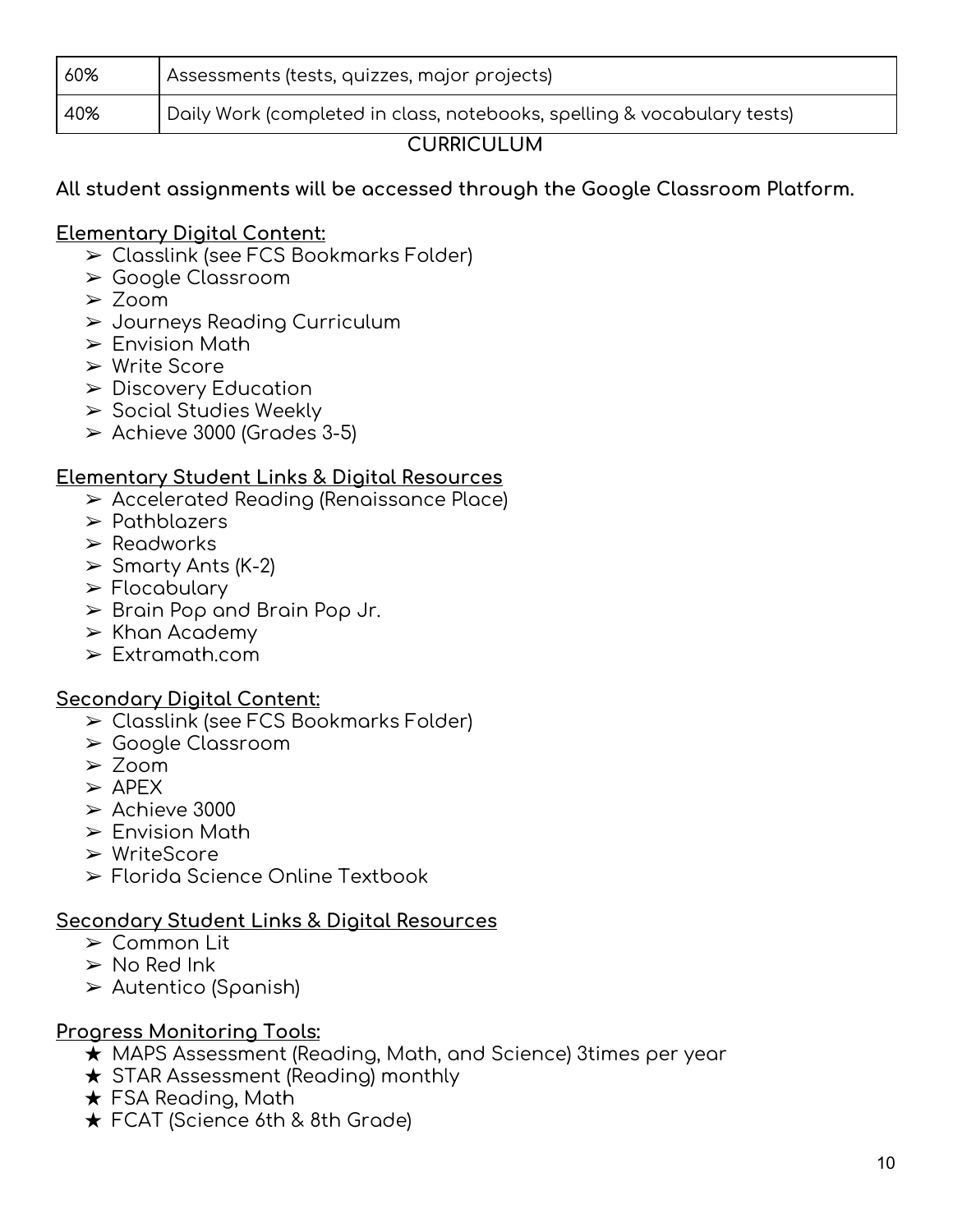#### **STUDENT ACCOUNTS**

All students will be assigned a school gmail account that will be used to log into the Franklin County School District's network to access all digital content.

#### **How Do I Get Started?**

#### **How to log-in to get to your classwork:**

- Sign in through **Google Chrome** with your school username and password. You should see a yellow file folder in the bookmark bar on the left hand side that says **FCS Bookmarks**. If you do not see this folder, you need to sync the account. To do this, go to your chrome settings and make sure sync is turned on.
- Click on the yellow **FCS Bookmarks** folder and a dropdown list of sites will open.
- Click on **Classlink.**
- Click **Sign in with Google.** A set of App Icons should open. These are many of the Apps you will need to access while E-learning.
- Click on **Google Classroom.** This is where you will find invites from your teachers to their Google Classrooms. Accept the invites.
- If you don't have an invite from a teacher, please email your teacher for the Google Classroom codes and add yourself. You can log in to the Focus Portal or the Focus App (download from the App store) to view your schedule to see your assigned teachers. Typical pattern for teacher email: first initial last name@franklincountyschools.org Example: [jsmith@franklincountyschools.org](mailto:jsmith@franklincountyschools.org)
- Open each classroom and read any "welcome back" information teachers may have posted. Please check for any assignments or activities that you may begin working on. Welcome to your virtual classroom!
- If you have old Google Classrooms from last school year, you may delete them to avoid having so many classes to sort through. Click on the 3 vertical dots in the top right hand corner and it will give you the option to leave a class or unenroll.
- Each teacher will post their own procedures and expectations for the courses you are assigned.
- If you have any questions, please contact your assigned teacher or Mrs. Ward, Assistant Principal of Digital Innovative E-learning. 670-2810 Ext. 4132. Your call will be returned as soon as possible.

#### **What if I don't know my Username or Password?**

If your child does not remember his/her **username,** it is their school email and can be found in their Focus Portal. The typical pattern is their graduating year followed but first initial and last name @franklincountyschools.org.

Example: [22jsmith@franklincountyschools.org](mailto:22jsmith@franklincountyschools.org)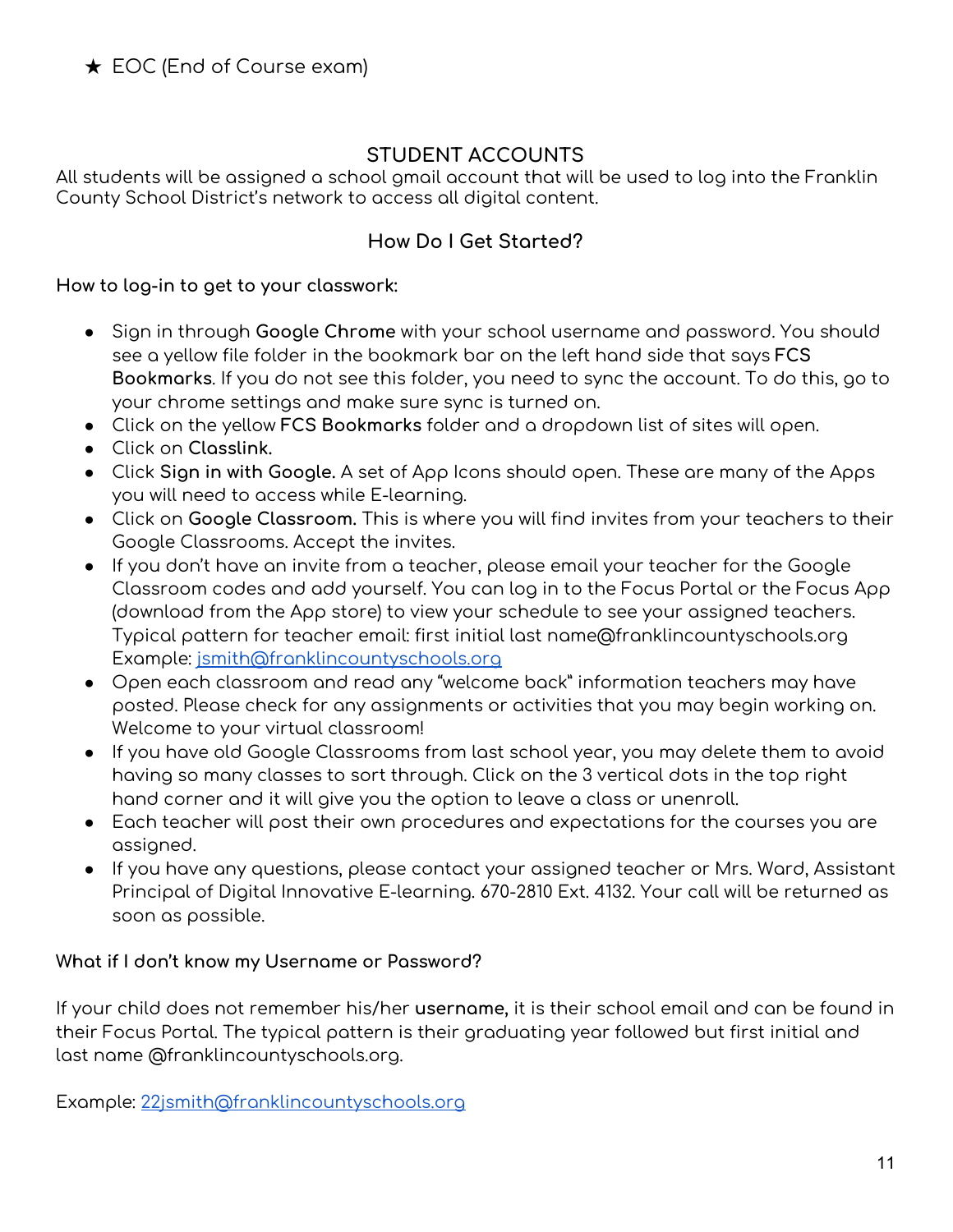Typical **password** is their lunch number followed with enough zeros to create an eight digit number. This password will be changed to the student's ID number. Notification will be sent regarding the change.

Example: 19324000

**NEW FCS STUDENTS (Kindergarten and Newly Enrolled students):** Your password will be your student ID number.

If all else fails, call the school and we can help you with your username and password.

#### **Truancy**

A student may be deemed truant after five (5) unexcused absences, or absences for which the reasons are unknown, within a calendar month, or ten (10) unexcused absences, or absences for which the reasons are unknown, within a 90-calendar-day period.

Students are subject to the following actions for preventing and correcting truancy: • When a student may be exhibiting a pattern of non-attendance, the principal shall refer the student to the school's attendance team to determine if a pattern of truancy is developing.

• The school's attendance team shall meet with the student and parent or guardian to determine if a pattern of truancy is developing and to identify and implement potential remedies. Failure of any party to attend a scheduled attendance team meeting will not detain the referral to the Superintendent/designee for truancy.

• If the school-based efforts to resolve non-attendance are unsuccessful, the student shall be referred to the Superintendent or his designee for truancy.

• If no valid reason is found for the student's absences, the Superintendent or designee may send the parent or guardian written notice requiring enrollment or attendance within three (3) days after the date of the notice.

• If the student does not return to school after the three (3) day notice, the Superintendent or designee shall refer the student and the parent or guardian to truancy court before the Circuit Court of Franklin County. A criminal prosecution for truancy may also be initiated against the parent/guardian.

# **Absences and Make Up Work**

### **Attendance**

Regular school attendance is a necessary part of a student's education. Excessive absences impair a student's educational progress, impacts whether the student passes or fails a grade, and may result in court proceedings and/or the loss of driving privileges. Absences shall be classified and treated as follows:

Excused Absences

Students must be working on assignment completion and checking in with teachers unless the absence has been excused for one of the reasons listed below. Excused absences include the following:

• Personal Illness.

- Illness of an immediate family member.
- Death in the family.
- Religious holidays of the student's religious faith.
- Required court appearance or subpoena by a law enforcement agency.
- Special events, including, but not limited to, important public functions, student conferences,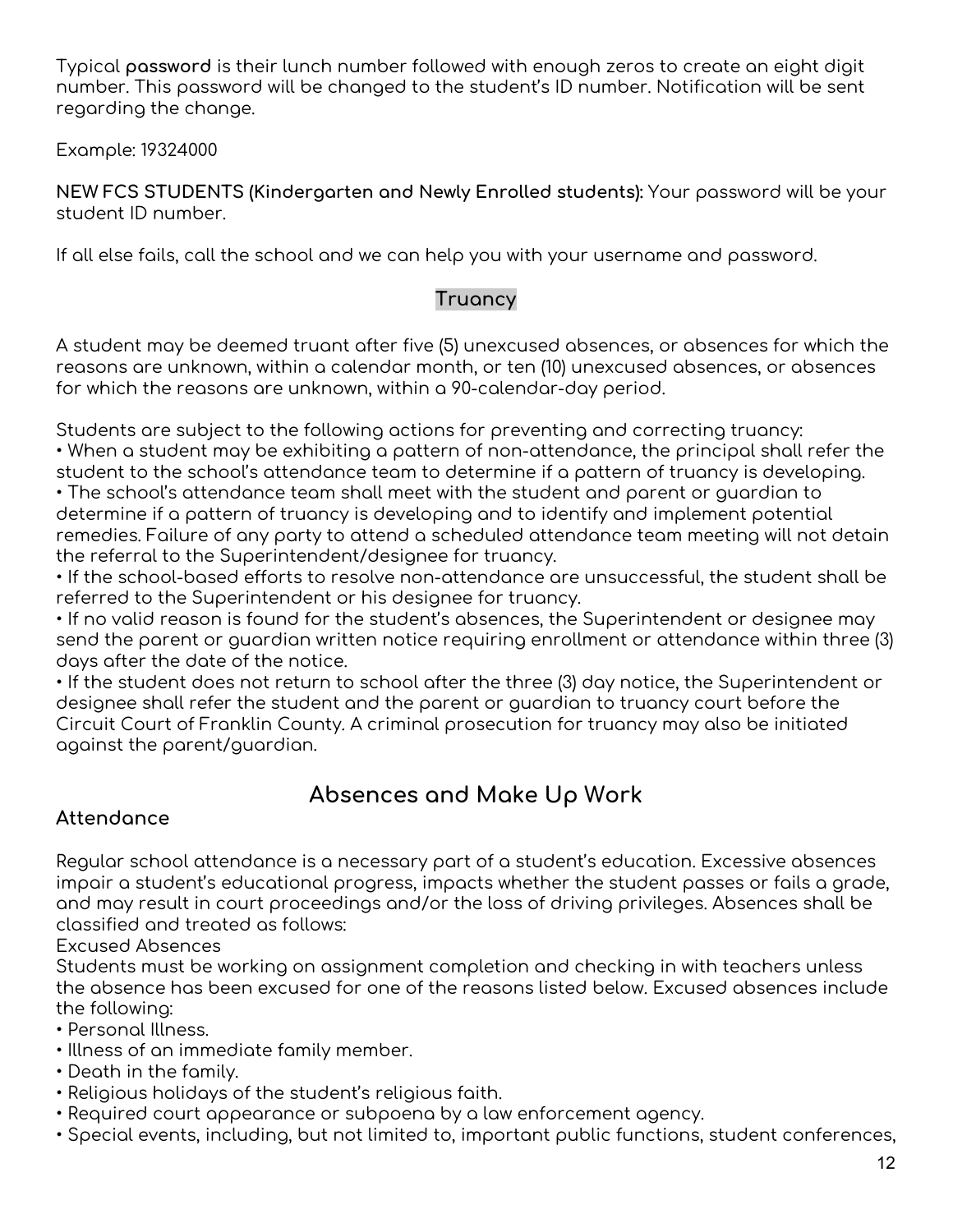student state/national competitions that are school-sponsored, administrative approved post-secondary educational institution visitation, as well as exceptional cases of family need. Students must get permission from the principal at least THREE days in advance. • Scheduled doctor or dentist appointments. The parent or guardian must provide a doctor's

#### note upon return to school.

#### **Unexcused Absences**

Unexcused absences include, but are not limited to, the following:

- Shopping trips
- Pleasure trips
- Suspension from school
- Truancy
- Other avoidable absences

#### **Reporting Absences**

Any student who has not fulfilled the attendance requirements as stated on page 5, must provide an email from a parent or guardian within twenty four (24) hours of returning to school stating the cause of the absence. Failure to submit an email will result in an automatic unexcused absence. However, the fact that the student submits an email does not require the school administration to excuse the absence. The principal or designee will decide whether the absence meets the criteria for an excused absence, and that decision will be final. The administration may request additional documentation, such as a doctor's note. The excuse must state specific dates of absence, and must be signed by the treating, licensed physician. After fifteen (15) days of absence, whether excused or unexcused, a student must present verification from a licensed doctor for all subsequent absences due to illness. Special circumstances may justify a review by the School District's Health Services personnel.

#### **Planned Absences:**

In case of a planned absence, the parent or guardian shall provide written notice at least three (3) days prior to the absence. The fact that such notice is provided does not require the administration to treat the absence as excused. Rather, the principal or designee will determine whether such absence meets the criteria for an excused absence as listed in paragraph 1.

#### **Make-Up Work-Excused Absences**

When a student is absent from school with an excused absence, the student shall be responsible for all work and assignments missed during the student's absence. The student shall make arrangements with teachers for "make-up" work and will complete it within a reasonable time frame, (number of days missed + 1 additional day), upon the student's return to school. Coursework, tests and quizzes can be made up at 100% credit.

#### **Make-Up Work-Unexcused Absences**

When a student has an unexcused absence, it is the responsibility of the student to complete all coursework, test and quizzes and turn them in to the appropriate teacher. A student shall have one day to complete and turn in the work for each day the student is absent (i.e., in the event of three days unexcused absences; the student has three days to complete and turn in assignments). Tests and quizzes can be made up at 100% credit. Coursework, tests, and quizzes not completed and turned in within the allotted time frame will earn a zero for those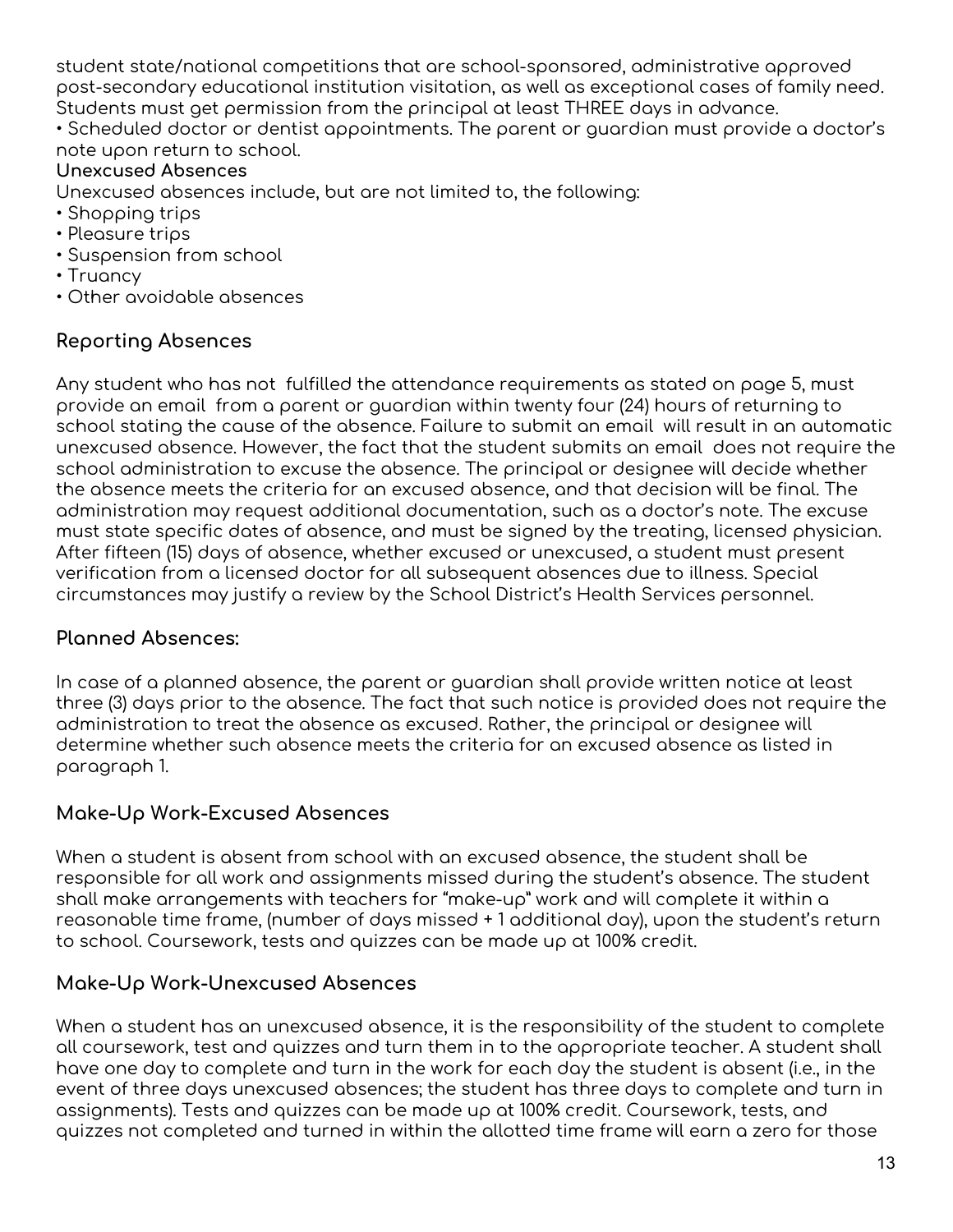assignments. There is no expectation that the child's teacher or teachers recreate lessons, lectures, or labs for unexcused absences. Unexcused absence without parental knowledge or consent, or absence from class without a written excuse will result in no credit for coursework, tests and quizzes missed during the absence.

#### **Driver's License**

Florida law requires that minors who fail to satisfy attendance requirements will be ineligible for driving privileges. The School District is required to notify the Department of Highway Safety and Motor Vehicles of the following:

• Students ages 14-18 who accumulate fifteen (15) unexcused absences, not including out of school suspensions, in a ninety (90) calendar-day period.

• Students between the ages of 16-18 who have signed a declaration of intent to terminate school enrollment.

• Students ages 14-18 who are expelled.

• Students ages 14-18 who did not enter school and for whom the school has received no indication of transfer to another educational setting.

These students may not be issued a driver's license or learner driver's license. Also, the Department of Motor Vehicles shall suspend any previously issued driver's license or learner driver's license of any such minor pursuant to Florida Statute 322.091. In order to have a driver's license reinstated, the student must attend school regularly for thirty (30) days with no unexcused absences and pay the appropriate reinstatement fee.

#### **Exemption from Regular School Attendance**

A student of compulsory attendance age shall be required to attend school as provided by the law unless issued an exemption certificate by the Superintendent. Students who have reached age 16 must file a "Declaration of Intent to Terminate School Enrollment" if they wish to discontinue their education. Upon filing the intent, the student must allow the school to conduct an "Exit Interview" and "Exit Survey" to determine the reasons for the decision to terminate school enrollment and the actions that could be taken to prevent termination.

#### **Teacher Conference Request**

Parents/Guardians may request a virtual or phone conference with their child's teacher and give at least 24 hour notice, for the teacher to be able to adjust their schedule and plan accordingly. If there is an issue that is urgent in nature, please contact the teacher. An administrator may also be able to assist in matters that require immediate action.

### **ASSESSMENT AND REMEDIATION**

Each student must participate in the statewide standardized program required by F.S. 1008.25. Each student who does not meet specific levels or performance or the required assessments as determined by the district school board or who scores below level 3 on the statewide standardized ELA and mathematics assessments in grade 3 through 8 or the algebra EOC assessment must be provide with additional diagnostic assessment to determine the nature of the student's difficulty, the areas of academic need and strategies for appropriate intervention and instruction as described in F.S. 1008.25 paragraph (b).

A student becomes eligible for remediation any time he/she fails to make adequate progress toward mastery of the State Standards and/or needs additional help in order to meet the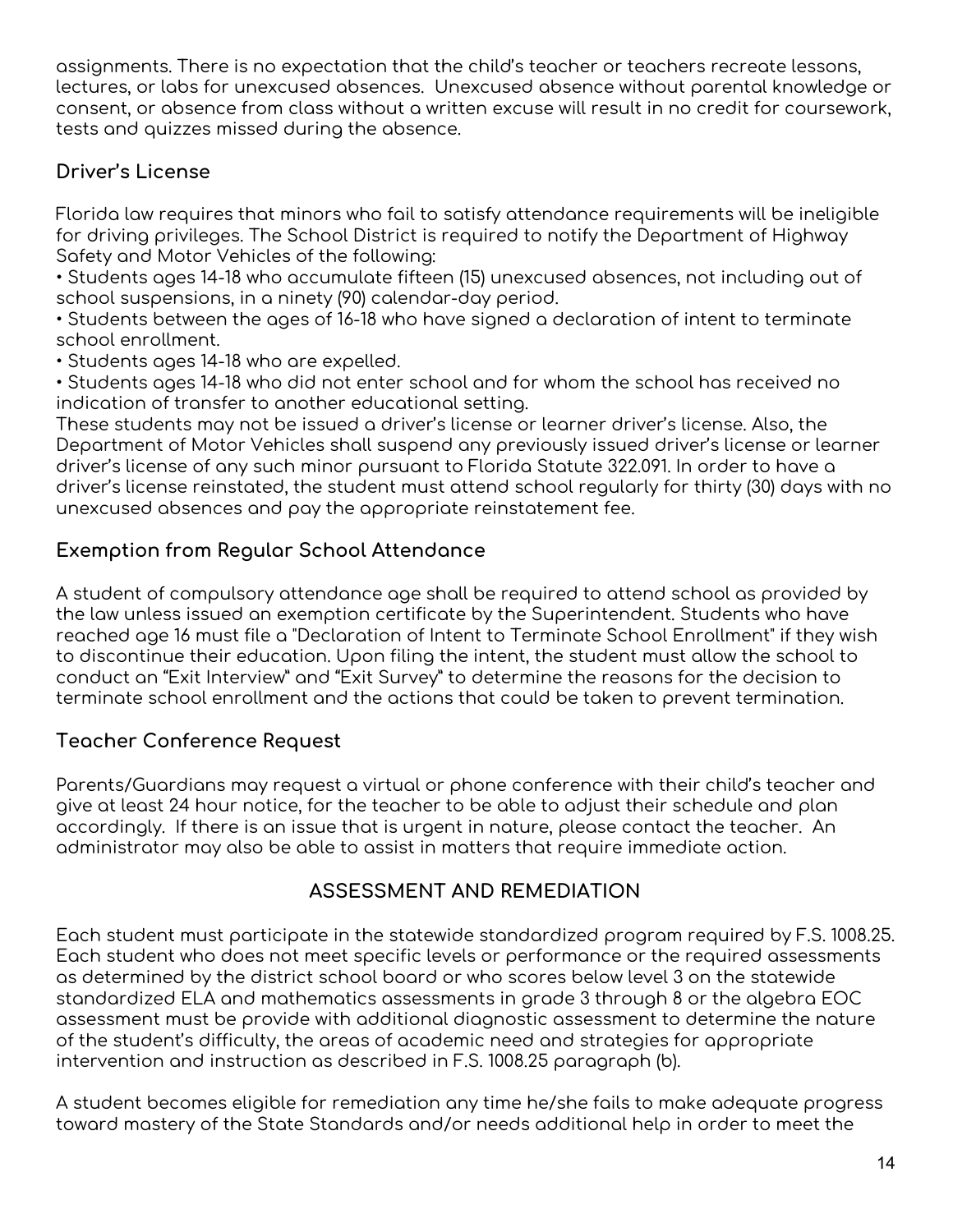progression requirements for his/her assigned grade. A student who needs ongoing support to achieve grade level standards is referred to the Problem Solving System of Support MTSS team to determine the level of assistance needed.

All grades 9-12 students will be required to take proctored End of Course exams. The percentage that the exam counts toward a final grade shall be uniform throughout the school and shall be 30% of the final grade.

#### **Reporting Student Progress**

#### **Statewide Standardized Assessments**

The parents shall be provided with the student's results on each statewide assessment test. The student's progress toward achieving state and district expectations for proficiency in reading, writing, science, and mathematics shall be reported to the student and his/her parent or legal guardian each nine weeks via the report card. The evaluation of each student's overall progress shall be based upon the student's classroom work, observations, tests, district and state assessments, and other relevant information. FS 1008.25 (8) (a)

#### **Progress Reports and Report Cards**

The progress of each student toward achieving state and district requirements will be reported to each student and his/her parents or legal guardian each nine weeks (report cards). Progress reports will be sent every 4 ½ weeks to inform parents of a student's progress prior to the end of the nine weeks.

#### **Transcripts Request**

#### **Current, Incoming or Transferring Students:**

Records for current/incoming students or transferring students are provided by the school and may be submitted to the Records Dept. at Franklin County School, 85 School Rd, Eastpoint, FL 32328. Requests may also be sent via fax to 850‐670‐ 2801.

Records Requests can also be made through our District Data Entry Department by contacting Joy Towns for elementary student records at [jtowns@franklincountyschools.org](mailto:jtowns@franklincountyschools.org) and Sonja Buffkin for secondary (6-12) student records at [sbuffkin@franklincountyschools.org](mailto:sbuffkin@franklincountyschools.org).

# **Special Education Services**

Students who receive Special Education Services will be provided support as part of the FCS Digital Innovative E-learning. It is important to understand that service times could change depending on the needs of the individual student or the type of services being provided. School staff, parents and students will work together to identify barriers and solutions while students are enrolled in the FCS Digital Innovative E-learning.

All students who have an Individualized Education Program (IEP) will receive special education services.